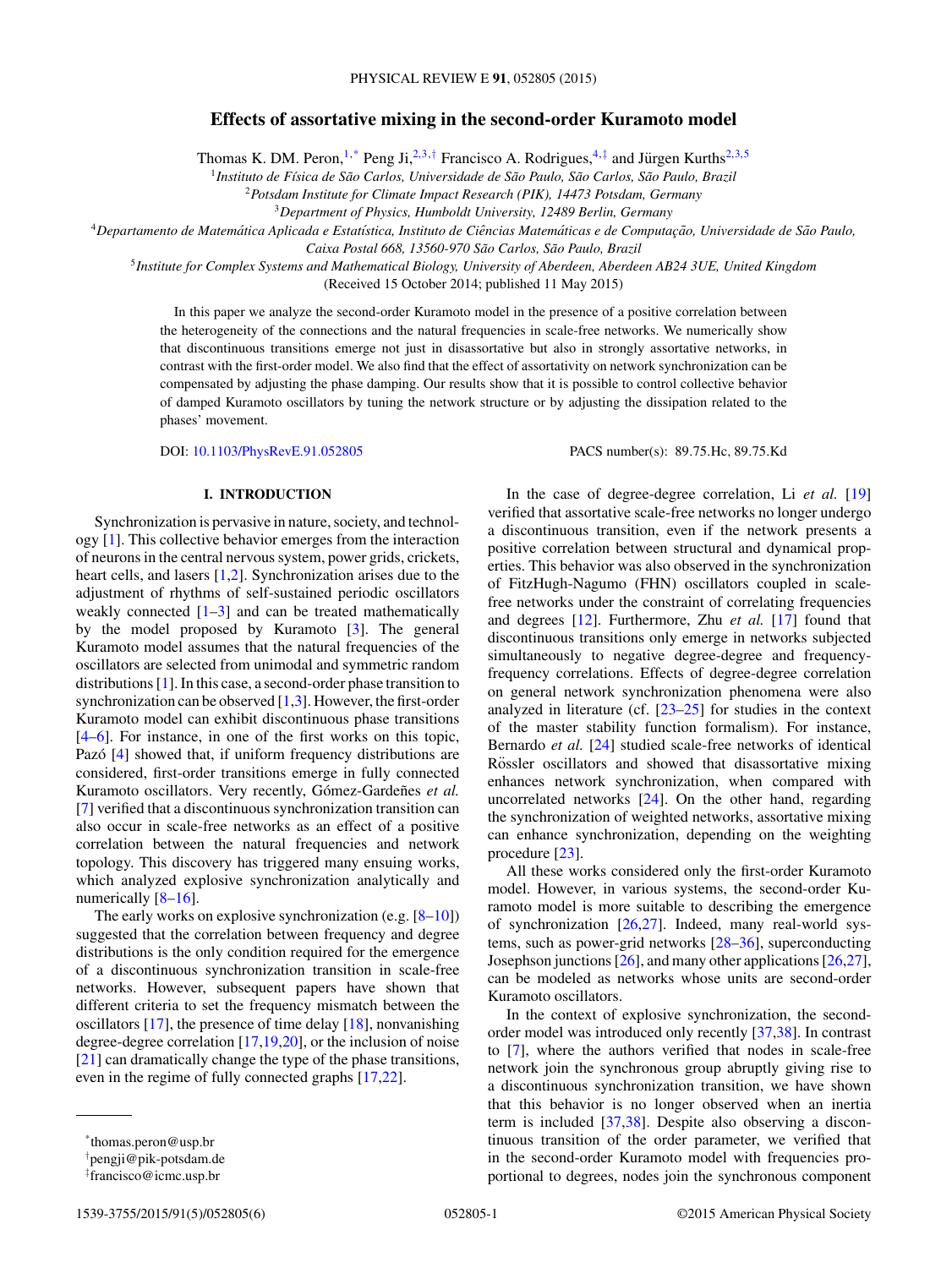<span id="page-1-0"></span>successively grouped into cluster of nodes with the same degree, a phenomenon called *cluster explosive synchronization* (CES) [\[37\]](#page-5-0).

The influence of network structure on the emergence of explosive synchronization in the second-order Kuramoto model proposed in [\[37\]](#page-5-0) has not been addressed yet, since only uncorrelated networks have been considered [\[37,38\]](#page-5-0). Among important network properties, the degree-degree correlation is observed in several complex networks [\[39–41\]](#page-5-0) and it plays a fundamental role in many dynamical processes, such as epidemic spreading and synchronization [\[42\]](#page-5-0). For example, the degree-degree correlation can change the type of phase transitions of the first-order Kuramoto model with a positive correlation between frequency and degree distributions [\[17,19,43\]](#page-5-0). In this way, since the frequency mismatch between oscillators has been shown to play a crucial role in the emergence of abrupt transitions in the first-order Kuramoto model, it is natural to ask about the effects of degreedegree correlations on the overall dynamics in models with inertia.

In this paper we study the second-order Kuramoto model in networks with degree-degree correlations, i.e., nonvanishing assortativity. We find that the synchronization diagrams have a strong dependence on the network assortativity, but in a different fashion compared to the first-order model [\[19\]](#page-5-0). In fact, for negative and positive assortativity values, the synchronization is observed to be discontinuous, depending on the damping coefficient. Moreover, the upper branch in the synchronization diagrams associated to the case in which the coupling is decreased is barely affected by different assortativity values, again in contrast with the first-order Kuramoto model [\[13,14,17,19,20,43\]](#page-5-0). In other words, we show here that one is able to control the hysteretic behavior of the second-order Kuramoto model by tuning the network properties, a phenomenon that was not investigated before. In order to compare with different choices of frequencies distributions, we also investigate the dynamics of damped Kuramoto oscillators in assortative networks using unimodal and even distributions, without being correlated with the local topology. Similarly, as in the case of frequencies proportional to degrees, we again observe very similar behavior for the onset of synchronization over networks with different degree-degree correlations.

#### **II. SYNCHRONIZATION IN CORRELATED NETWORKS**

We consider networks where each node is a phase oscillator evolving according to the second-order Kuramoto model [\[1,3\]](#page-5-0)

$$
\frac{d^2\theta_i}{dt^2} = -\alpha \frac{d\theta_i}{dt} + \Omega_i + \lambda \sum_{j=1}^N A_{ij} \sin[\theta_j(t) - \theta_i(t)], \quad (1)
$$

where  $\alpha$  is the dissipation parameter,  $\lambda$  is the coupling strength, and  $\Omega_i$  is the natural frequency of oscillator *i* (*i* = 1, ..., *N*), defined according to a given probability distribution  $g(\Omega)$ . The heterogeneity of the network connections is accounted for by the adjacency matrix  $\mathbf{A} = \{A_{ij}\}\$ , whose elements  $A_{ij} = 1$ if oscillators *i* and *j* are connected, and  $A_{ij} = 0$  otherwise. The collective dynamics of the oscillators is measured by the

macroscopic order parameter, defined as

$$
r(t)e^{i\psi(t)} = \frac{1}{N} \sum_{j=1}^{N} e^{i\theta_j(t)},
$$
\n(2)

where the modulus  $0 \le r(t) \le 1$  and  $\psi(t)$  is the average phase of the oscillators. The system governed by Eq. (1) exhibits hysteretic synchrony [\[27,44\]](#page-5-0). The onset of synchronization  $(r > 0)$  is characterized by a critical coupling  $\lambda_c^{\text{I}}$  when the coupling strength is progressively increased from a given *λ*0. On the other hand, starting at synchronous state and decreasing progressively the coupling strength, the oscillators fall into an incoherent state ( $r \approx 0$ ) at coupling  $\lambda_c^D \leq \lambda_c^I$  [\[27,44\]](#page-5-0).

Here we study the second-order Kuramoto model [see Eq. (1)] in which the natural frequency distribution  $g(\Omega)$  is correlated with the degree distribution  $P(k)$  as  $\Omega_i = k_i - \langle k \rangle$ [\[37\]](#page-5-0), where  $k_i$  is the degree of the oscillator *i* and  $\langle k \rangle$  is the average degree of the network. At first glance that particular choice for the frequency assignment could sound odd; however, it is not difficult to find physical scenarios where this configuration is plausible. For example, such correlation between dynamics and network topology can arise as a consequence of a limited amount of resources or energy supply for the oscillators. In fact, studies on optimization of synchronization in complex networks [\[45–47\]](#page-5-0) have shown that, for a given fixed set of allowed frequencies  $\{\Omega_1, \Omega_2, \ldots, \Omega_N\}$ , the configuration that maximizes the network synchronization is reached for cases in which frequencies are positively correlated with degrees. Therefore, this correlation between frequencies and local topology can be seen as an optimal scenario for the emergence of collective behavior in complex networks.

We study networks presenting nonvanishing degree-degree correlation. Such a correlation is quantified by a measure known as assortativity coefficient, A, which is the Pearson coefficient between degrees at the end of each link [\[39\]](#page-5-0), i.e.,

$$
\mathcal{A} = \frac{M^{-1} \sum_{i} j_{i} k_{i} - \left[M^{-1} \sum_{i} \frac{1}{2} (j_{i} + k_{i})\right]^{2}}{M^{-1} \sum_{i} \frac{1}{2} (j_{i}^{2} + k_{i}^{2}) - \left[M^{-1} \sum_{i} \frac{1}{2} (j_{i} + k_{i})\right]^{2}},
$$
(3)

where  $-1 \leq A \leq 1$ , *j<sub>i</sub>* and  $k_i$  are the degrees associated to the two ends of the edge  $i$  ( $i = 1, ..., M$ ), and M is the total number of edges in the network. In order to tune the degree of assortativity of each network, we use the method proposed in [\[48\]](#page-5-0). The algorithm allows us to obtain networks with a desired value of assortativity without changing the degree of each node. At each step, two edges are selected at random and the four nodes associated to these edges are ordered from the lowest to the highest degree. In order to produce assortative mixing  $(A > 0)$ , with a probability p, one new edge connects the first and the second node and another new edge links the third and fourth nodes. In the case when one of the two new edges already exists, the step is discarded and a new pair of edges is chosen. This same heuristic can also generate disassortative networks  $(A < 0)$  with only a slight change in the algorithm. After selecting the four nodes and sorting them with respect to their degrees, one must rewire, with probability *p*, the highest degree node with the lowest one and, likewise, the second and third nodes. After rewiring the network, if the degree of assortativity is higher or smaller than the designed A, *p* is decreased or increased respectively and the network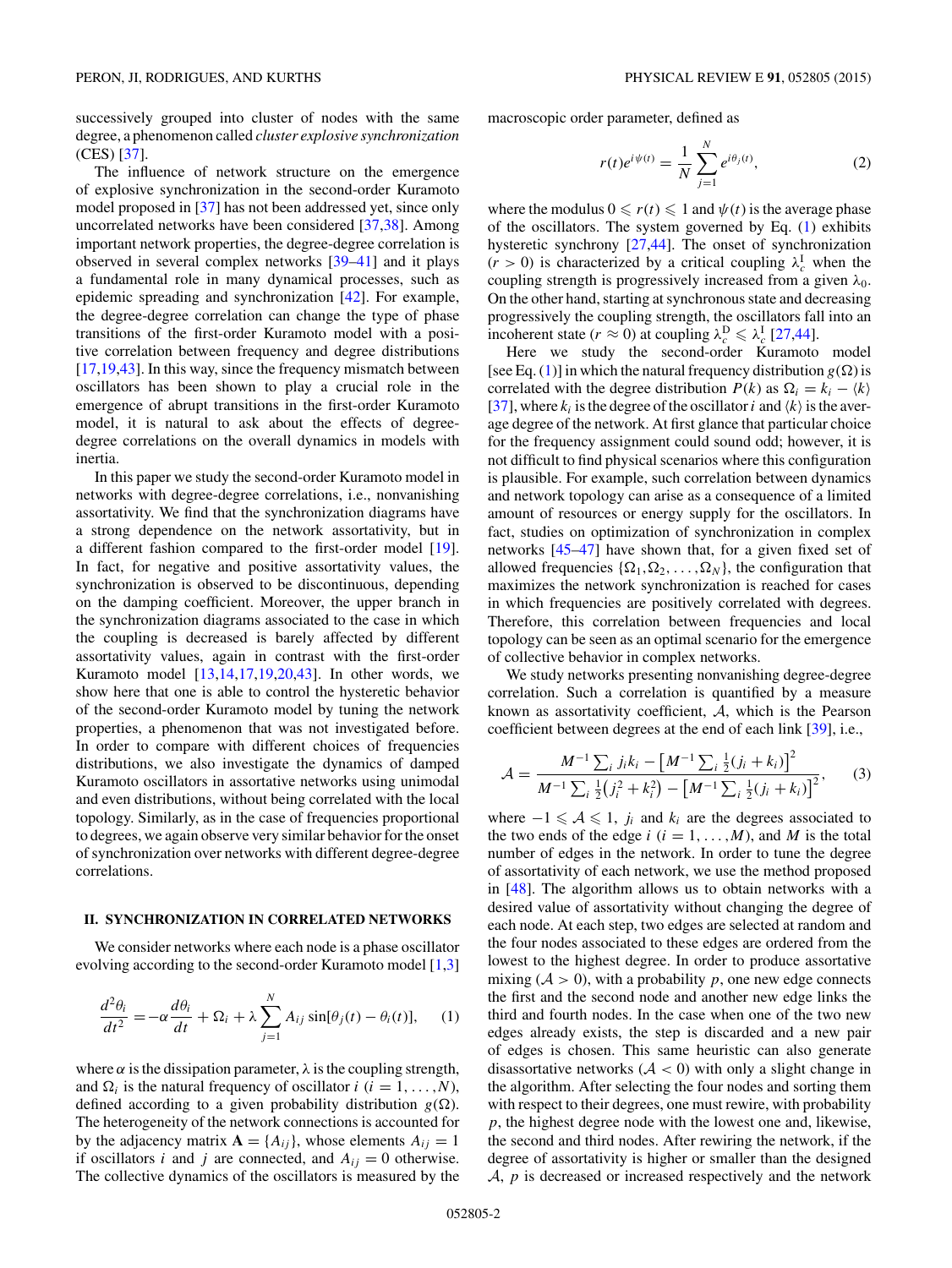<span id="page-2-0"></span>is rewired following the procedures described above. In order to avoid dead loops, the increasing and decreasing steps of *p* should not be equally spaced.

## **III. NUMERICAL RESULTS**

In this section we present the results obtained by numerically evolving the equations of motions considering Eq. [\(1\)](#page-1-0) in assortative networks constructed according to the model described in the previous section. In all simulations the initial networks are constructed through the Barabási-Albert (BA) model with  $\langle k \rangle = 6$  and  $N = 1 \times 10^3$ .

The order parameter  $r$  is calculated with forward and backward continuations of the coupling strength *λ*. More specifically, by increasing the value of *λ* adiabatically, we integrate the system long enough and calculate the stationary value of *r* for each coupling  $\lambda_0, \lambda_0 + \delta \lambda, \ldots, \lambda_0 + n \delta \lambda$ . Similarly, for the backward continuation, we start at the value *λ* =  $n\delta\lambda + \lambda_0$  and decrease  $\lambda$  by amounts of  $\delta\lambda$  until  $\lambda = \lambda_0$ . In both processes we use  $\delta \lambda = 0.5$ .

We investigate the dependence of the hysteresis on the dissipation parameter  $\alpha$ . Figure 1 shows the forward and backward synchronization diagrams  $r(\lambda)$  for networks with assortativity  $A = -0.3$ , but different values of  $\alpha$  within the interval [0*.*2*,*1]. As we can see, the area of hysteresis and the critical coupling for the onset of synchronization in the increasing branch tends to decrease as  $\alpha$  is increased, which also contributes to increase the maximal value of the order parameter.

Next, we fix the dissipation coefficient  $\alpha = 1$  and vary the network assortativity in the interval [−0*.*3*,*0*.*3]. Figure 2 shows the synchronization diagram  $r(\lambda)$  for networks with different values of assortativity. As A increases, the hysteresis becomes



FIG. 1. Synchronization diagram  $r(\lambda)$  with (a)  $\alpha = 0.2$ , (b)  $\alpha = 0.4$ , (c)  $\alpha = 0.6$ , and (d)  $\alpha = 0.8$  for assortativity  $\mathcal{A} = -0.3$ . With increasing  $\alpha$ , onset of synchronization and hysteresis decrease. The natural frequency of each oscillator is  $\Omega_i = k_i - \langle k \rangle$  and the networks have  $N = 10^3$  and  $\langle k \rangle = 6$ . The degree distribution follows a power law  $P(k) \sim k^{-\gamma}$ , where  $\gamma = 3$ . Curves in which points are connected by solid lines (dashed lines) correspond to the forward (backward) continuations of the coupling strength *λ*.



FIG. 2. Synchronization diagram  $r(\lambda)$  for (a)  $A = -0.3$ , (b)  $A = -0.1$ , (c)  $A = 0.1$ , and (d)  $A = 0.3$ . The dissipation coefficient is fixed at  $\alpha = 1$  with natural frequencies given by  $\Omega_i = k_i - \langle k \rangle$ , as in Fig. 1. All networks considered have  $N = 10^3$ ,  $\langle k \rangle = 6$ , and  $P(k) \sim k^{-\gamma}$ , where  $\gamma = 3$ .

less clear and the onset of synchronization in the decreasing branch tends to increase. Surprisingly, the critical coupling of the increasing branch for the second-order Kuramoto model is weakly affected, which is in sharp contrast with results concerning models without inertia [\[19,20,43\]](#page-5-0). More precisely, in the first-order Kuramoto model with frequencies correlated with degrees, the critical coupling for the onset of synchronization in scale-free networks increases as the network becomes more assortative [\[19,20,43\]](#page-5-0). The same phenomenon was observed in the synchronization of FHN oscillators [\[12\]](#page-5-0).

In order to evaluate more accurately the dependence of the synchronization transitions on the level of assortativity and the dissipation parameter, we introduce the maximal order parameter  $MO$ , the maximal order parameter difference  $MD$ , and the hysteresis area  $S$  in the synchronization diagrams as a function of  $A$  and  $\alpha$ , respectively, as follows:

$$
\mathcal{MO} = \langle \max(r(\lambda)) \rangle, \tag{4}
$$

$$
\mathcal{MD} = \langle \max |r^{I}(\lambda) - r^{D}(\lambda)| \rangle, \tag{5}
$$

$$
S = \left\langle \int |r^{I}(\lambda) - r^{D}(\lambda)| d\lambda \right\rangle, \tag{6}
$$

where  $\lambda \in [\lambda_0, \lambda_0 + n\delta\lambda]$ ,  $\langle \cdot \rangle$  denotes the average of different realizations, and  $|\cdot|$  the absolute value.  $r^{I}(\lambda)$  and  $r^{D}(\lambda)$  are the order parameters for increasing and decreasing coupling strength  $\lambda$ , respectively. If  $r(\lambda)$  increases as  $\lambda$  grows, then  $MO$  is usually obtained at the maximal coupling strength  $λ_0 + nδλ$ , i.e.,  $MO = r(λ_0 + nδλ)$ .  $MD ∈ [0,1]$  quantifies the hysteresis difference. If the system shows a continuous phase transition with a perfect match between increasing and decreasing coupling strength diagrams, then  $S \simeq 0$ . In this way, *S* is a quantitative index to evaluate the hysteretic behavior related to the emergence of synchronization.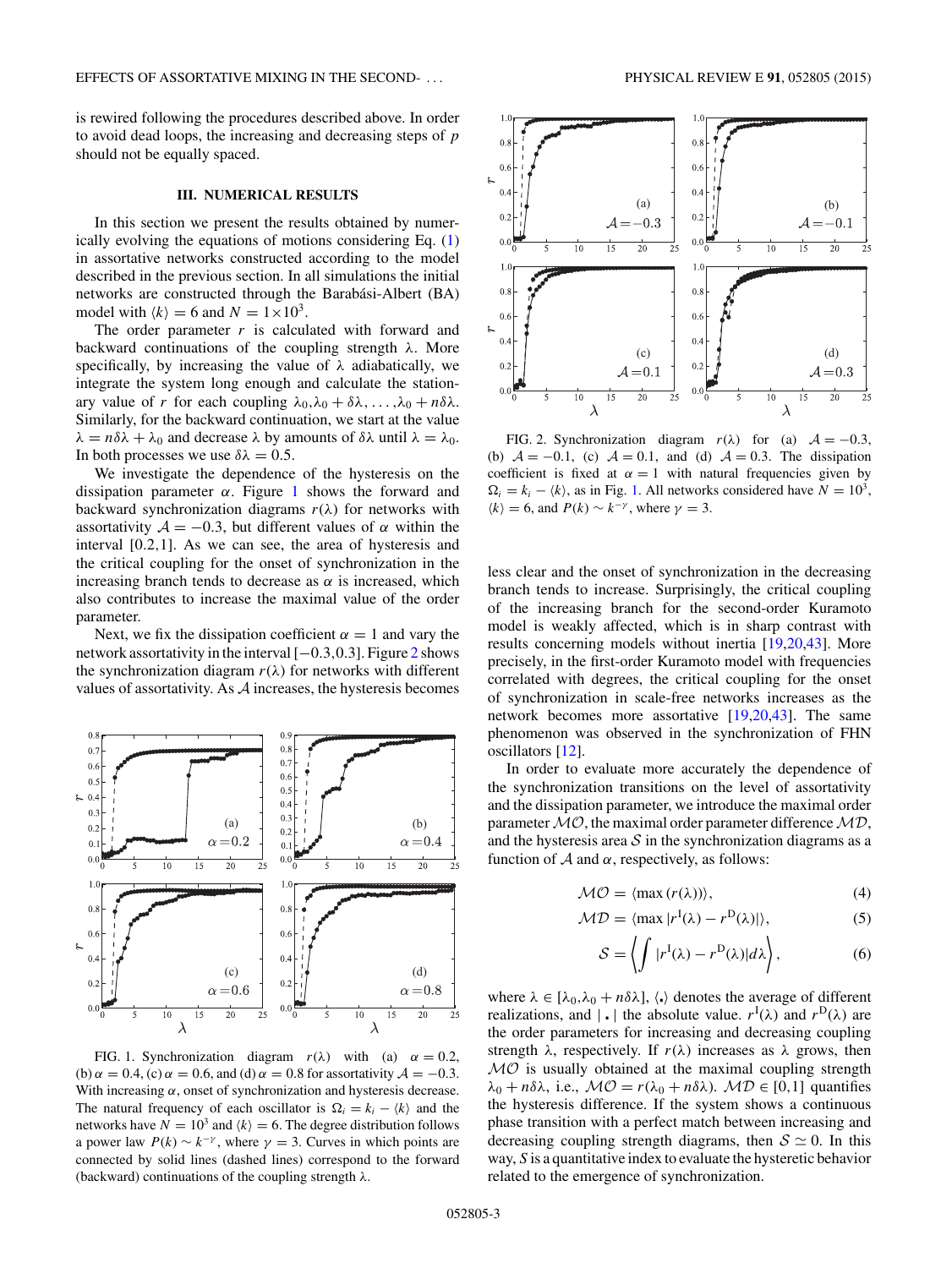<span id="page-3-0"></span>

FIG. 3. (Color online) Contour plot on *α*-A plane colored according to (a) the maximal order parameter MO, (b) the maximal order parameter difference MD, and (c) the hysteresis area S. A and *α* are varied within the interval [−0*.*3*,*0*.*3] and [0*.*2*,*1], respectively. For each pair  $(\alpha, \mathcal{A})$ , 40 times simulations are performed with the coupling strength in the interval as in Fig. [1,](#page-2-0) i.e.,  $\lambda \in [0, 25]$ .

Comparing Figs. [1](#page-2-0) and [2](#page-2-0) we observe a clear dependence of the synchronization diagrams on the assortativity  $A$  and on the dissipation parameter  $\alpha$ . Moreover, note that it is also possible to obtain similar dependencies of *r* on *λ* by selecting different values of  $\alpha$  and  $\beta$ . In order to better grasp this apparent equivalence in the dynamical behavior of the system for different choices of the parameters  $A$  and  $\alpha$ , we show in Fig.  $3$  the quantities defined in Eqs. [\(4\)](#page-2-0), [\(5\)](#page-2-0), and [\(6\)](#page-2-0) as a function of  $\alpha$  and A. As we can see in Fig. 3(a), similar values for the maximal order parameter  $MO$  are obtained according to the initial setup of the model. More specifically, the level of synchronization of the network can be chosen by tuning the assortativity or the dissipation parameter in the dynamical model. Therefore, for the second-order Kuramoto model in the case of frequencies positively correlated with degree, high levels of coherent behavior are obtained by either strongly assortative or disassortative networks, once the dissipation parameter  $\alpha$  is properly selected. Interestingly, the maximal gap between the increasing and decreasing branches quantified by  $MD$  [Fig. 3(b)] has a maximum around  $A \simeq -0.1$  and  $\alpha \in [0.4, 0.5]$ , showing that the area of metastability in the



FIG. 4. Parameters are the same as in Fig. [1,](#page-2-0) except that the natural frequencies are randomly selected from a Lorentzian distribution *g*(Ω) =  $1/[\pi(1 + \Omega^2)]$ .

stability diagram of the model [\[37\]](#page-5-0) is maximized for this set of parameters.

A similar effect can also be observed for the hysteresis area S in Fig.  $3(c)$ . The maximal S in the synchronization diagram is reached for networks with  $A = -0.1$  and  $\alpha = 0.2$ . Furthermore, similar values of  $S$  are obtained by different sets of  $\alpha$  and  $\mathcal{A}$ , which shows an interesting interplay between the topological parameter (assortativity) and the dynamical one (dissipation). More precisely, topological properties related to degree-degree correlations can be counterbalanced by the dissipation parameter in the dynamical model. This property could have interesting applications in the control of synchronization in networks modeled by the second-order Kuramoto model. In particular, if one is interested in reducing hysteresis in a system, such a task can be accomplished by either increasing the dissipation or the degree mixing in the network. Therefore, the question usually addressed in studies regarding the first-order Kuramoto model that is whether assortativity could enhance synchronization or not [\[17,19,43\]](#page-5-0) turns out to be harder to answer for the damped version of the model. The reason for that is that the asymptotic behavior of the system strongly depends on the combination of parameters A and *α*,



FIG. 5. Parameters are the same as in Fig. [2,](#page-2-0) except that natural frequencies are randomly selected from a Lorentzian distribution  $g(\Omega) = 1/[\pi(1 + \Omega^2)].$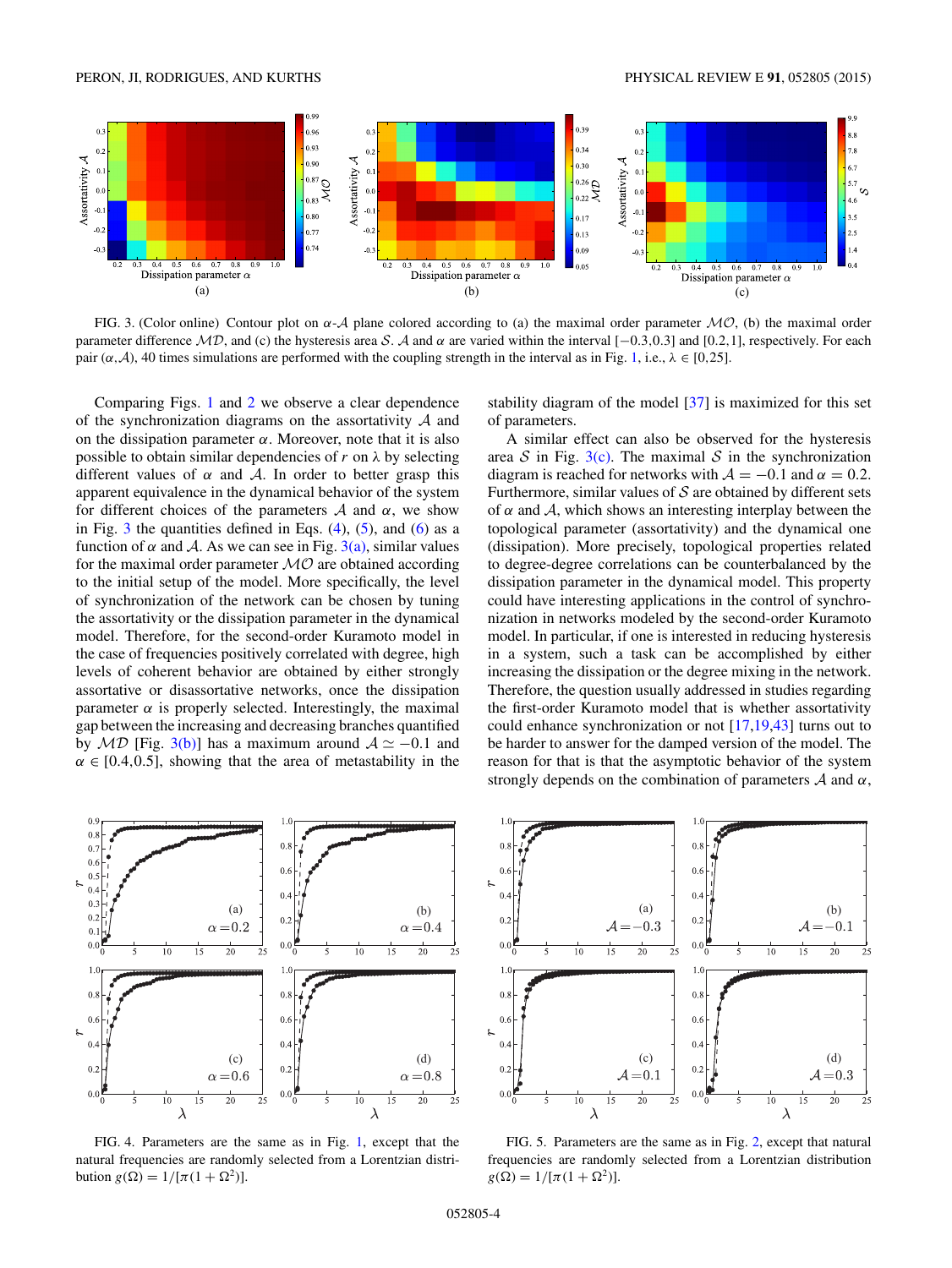EFFECTS OF ASSORTATIVE MIXING IN THE SECOND- . . . PHYSICAL REVIEW E **91**, 052805 (2015)



FIG. 6. (Color online) Contour plots similar as in Fig. [3](#page-3-0) for networks with a natural frequency distribution given by  $g(\Omega) = 1/[\pi(1 + \Omega^2)]$ .

which allows at the same time much more options to control the system by tuning such parameters.

In order to analyze how assortative mixing influences the dynamics of networks of damped Kuramoto oscillators without the constraint of having  $\Omega_i \propto k_i$ , we also compute the same forward and backward synchronization diagrams considering a Lorentzian distribution  $g(\Omega) = \frac{1}{\pi(1+\Omega^2)}$  for different values of degree assortativity  $A$ . Similarly, as before, as a first experiment, we fix the assortativity at  $A = -0.3$  and vary the dissipation parameter  $\alpha$  as indicated in Fig. [4.](#page-3-0) Again, as we increase  $\alpha$  the hysteresis area tends to decrease. The same effect is observed for a fixed  $\alpha$  with varying  $\mathcal{A}$ , as depicted in Fig. [5.](#page-3-0)

Calculating  $MO$  as a function of  $\alpha$  and  $\mathcal A$  we note, however, a slightly different dependence compared to the case where frequencies are proportional to degree. As we can see in Fig.  $6(a)$ , for a fixed value of  $α$ ,  $MO$  is weakly affected by the change of the degree mixing, except for the case  $\alpha = 0.2$ . Nonetheless, the model with frequencies correlated with degrees presents larger fluctuations for the maximum value of coherent behavior, comparing Figs.  $3(a)$  and  $6(a)$ . Furthermore, the maximum value of  $MD$  [Fig.  $6(b)$ ] for Lorentzian frequency distributions is obtained for slightly disassortative networks with low values of the dissipation parameter *α*. We also note that, for large *α*, the maximum gap  $MD$  starts to decrease, in contrast to the case with frequencies correlated with degree [Fig.  $3(b)$ ], where  $MD$  is close to zero for almost the entire range considered of  $\alpha$  for which  $A > 0$ . Finally, analyzing S in Fig. 6(c) we note the same interplay between topological perturbations in the networks, accounted for by changes in assortative mixing, and dynamical features in the oscillator model characterized by the dissipation parameter *α*. As shown in this figure, similar values of *S* are achieved by controlling the parameters  $\alpha$  and  $\mathcal{A}$ , and highly and poorly hysteretic synchronization diagrams can be obtained by different strategies, i.e., changing the network structure  $(A)$  or the dynamical nature of the oscillators (*α*).

### **IV. CONCLUSIONS**

First-order synchronization transitions for the Kuramoto model in complex networks have been known as a consequence of positive correlation between network structure, represented by the degree distribution, and the intrinsic oscillatory

dynamics, represented by the natural frequency distribution of the oscillators  $[7-10]$ .

Here, we have numerically shown that such transitions for the second-order Kuramoto model also depend on the degree mixing in the network connection. More precisely, discontinuous transitions of networks of second-order Kuramoto oscillators can take place not only in disassortative ones but also in strongly assortative ones, in contrast to what has been observed for the first-order Kuramoto model in which the correlation between topology and dynamics is also present [\[17,19,43\]](#page-5-0). The reason behind this phenomenon can be regarded as an effect of the dynamical equivalence of changes in the network structure, played by assortative mixing, and changes in the oscillator model (dissipation parameter). In other words, a given final configuration of a network of second-order Kuramoto oscillators can be achieved by tuning the network structure or by adjusting the dissipation related to the phase's movement. As previously mentioned, this finding can have important applications on controlling network synchronization where, for instance, there are costs associated to lead the system to a given desirable state, allowing the adoption of different strategies to accomplish such a task.

Our results show that the hysteretic behavior of the order parameter vanishes for some assortativities, suggesting that the transition might become continuous. However, to properly determine the nature of the phase transition, a more detailed study should be addressed. Moreover, the theoretical description of sychronization in correlated networks is still an open problem and mean-field theories that account for degreedegree correlations should also be developed. As a future study, it would be interesting to further analyze the present model relating the recent approaches on mean-field approximation of first-order Kuramoto oscillators in assortative networks [\[49\]](#page-5-0) and the low-dimensional behavior of the second-order model [\[50\]](#page-5-0).

## **ACKNOWLEDGMENTS**

T.P. would like to acknowledge FAPESP (No. 2012/22160- 7) and IRTG 1740. P.J. would like to acknowledge China Scholarship Council (CSC) scholarship. F.A.R. would like to acknowledge CNPq (No. 305940/2010-4), FAPESP (No. 2010/19440- 2), and IRTG 1740 for the financial support given to this research. J.K. would like to acknowledge IRTG 1740 (DFG and FAPESP) for the sponsorship provided.